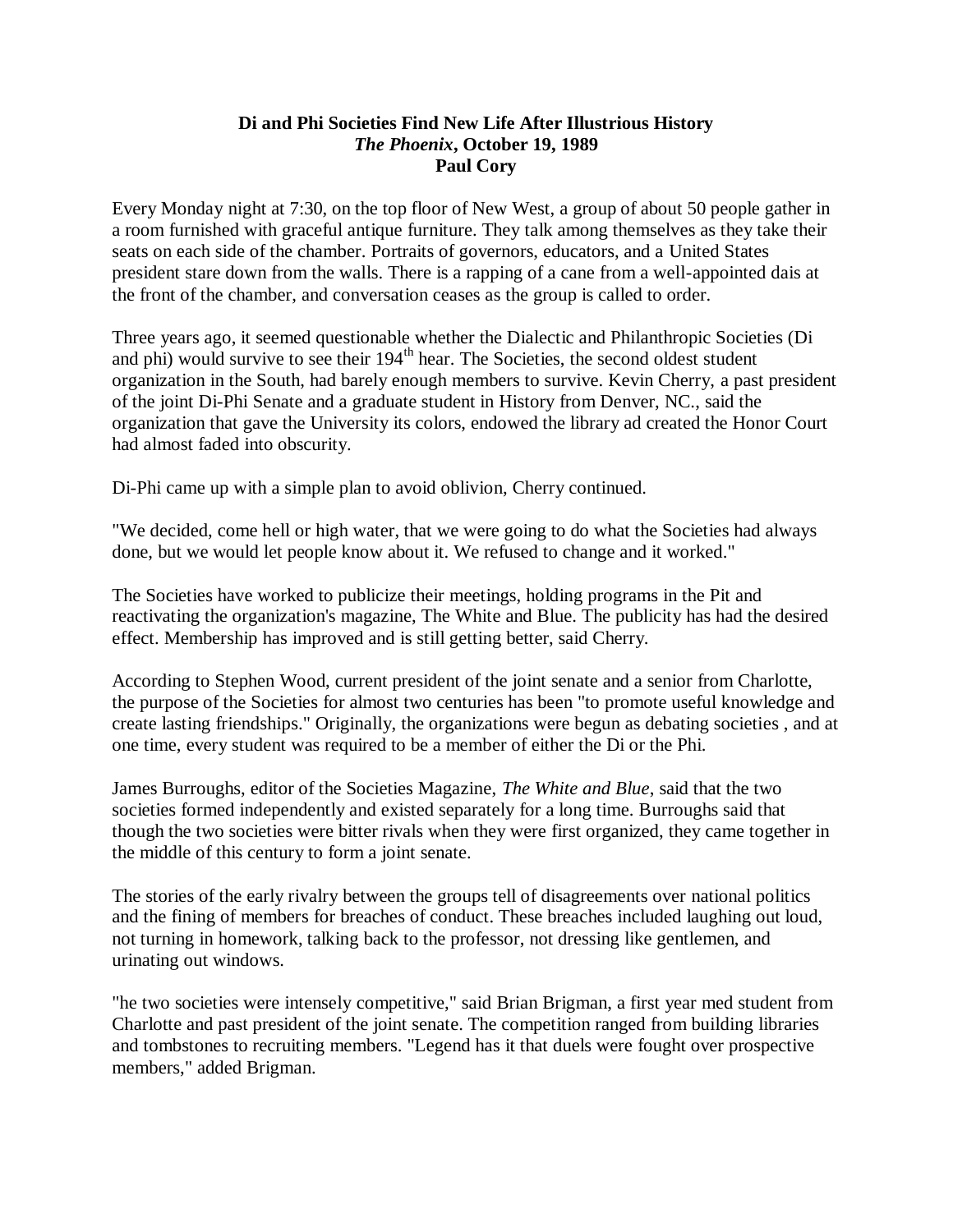While there is no record of anyone being killed in a duel over a member, the University's Board of Trustees finally intervened around 1850 to stop the fighting. The Board passed a resolution mandating that in-state students from east of Orange County had to join the Phi while instate students from west of Orange County had to join the Di. "Students from Orange County ad from out of state still had their choice," said Brigman. The societies have continued to observe this dividing line.

Much of he Societies' activities revolve, as they always have, around debate, discussion, and the presentation of original papers, both opinion and fiction, Brigman said. Wood added that, "this gives members a rare opportunity to synthesize and apply what they have learned in the classroom."

Brigman agreed, saying that it was that opportunity which attracted him to the Societies as an undergraduate majoring in Philosophy and Physics. "I was trying to get things straight," said Brigman. "In the Societies, when we come across a problem, we analyze it using what we have learned in the classroom."

However, Cherry was quick to point out that Di-Phi is not just an ancient debate society. It is also a social organization, he said, noting the charge in the Societies preamble to "create lasting friendships.

Duane Mauney, a sophomore from Shelby who has been a member for six months, agreed. "It (the societies) is a place where you make a lot of good friends," he said.

Fellowship also means a lot to Bill Elliott, a senior from Goldsboro. "It's a family," he said. "It's a place to retreat from the insanity of the University and be together.'

Much of the social interaction in the Societies takes place through informal activities, held mostly in the Phi Chamber. "This is where most of the Societies committees meet and members go to study or talk," said Wood. The Societies also have planned formal events, such as a ball that will be held later this year.

The Societies are like if you take a Greek organization, a literary magazine, and a debate team and mix them all up, " Cherry said. "It is not like any of those by any means, but it is a little of all three."

The Societies have had an enormous impact on the history of the University and the country since they were formed in 1795. According to wood, most of the Societies' influence has been through its alumni. A partial list of distinguished alumni includes: U.S. President James K. Polk (Di); U.S. Senator Samuel Ervin, Jr. (Di); U.S. Vice President William King (Phi); Author Thomas Wolfe (Di); Albert Coates (Di); Frank Porter graham (Di); Paul Green (Phi); Thomas S. Kenan (Phi); Kemp Plummer Battle (Di); and Governors Luther H. Hodges (Di), William B. Umstead (Phi) and James B. Aycock (Phi).

In all, the Societies provided North Carolina with 11 U.S. Senators, 13 governors, a general, a noted judge and a host of educators.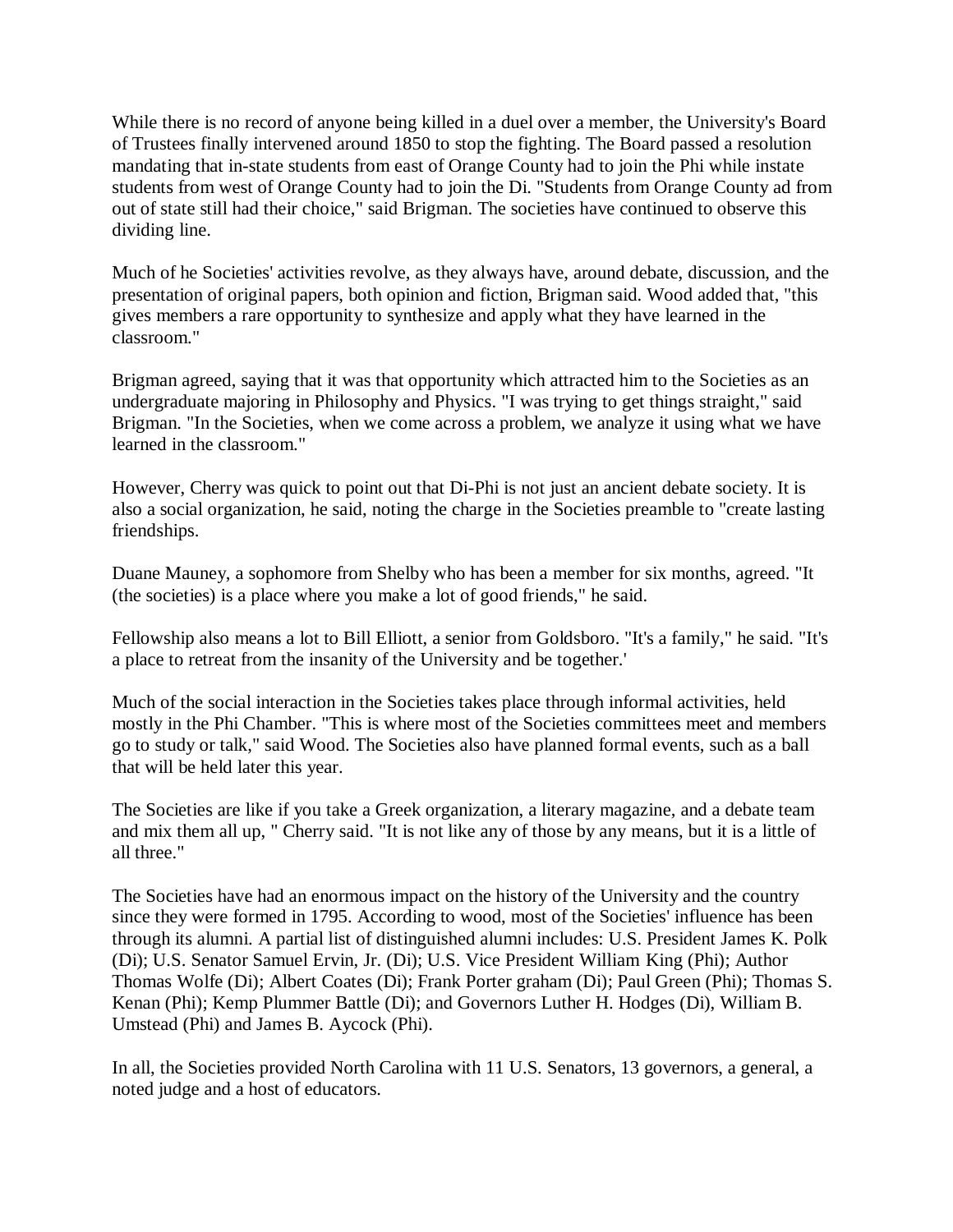The Societies were the incubator where these people debated and discussed their thoughts, added Cherry. "It gave people time to talk about what was important--to think about it. After speaking about it with their friends, they would go out and do it."

The Societies have had a national as well as statewide impact. U.S. President James K. Polk's ideas of Manifest Destiny were first discussed and debated while he was a member of the Societies, Cherry said. Manifest Destiny was the defining issue of Polk's presidency in the 1840s.

However, the Societies have also had a more direct and lasting affect on the University. The list of involvements are long and impressive. Among them are the endowment of the University Library, the creation of the honor system, service as the first student government, the originator of the school's colors, and the assembly of the largest private portrait collection in the State.

As in almost all of their endeavors, the Societies tried to outdo each other, Brigman noted. By 1886, when Louis Round Wilson convinced the Societies to start donating their libraries to the University, each group owned more than 10,000 volumes, which was much larger than the University library.

In return for the books, the University agreed to officially name the library, "The Library of the University of North Carolina at Chapel Hill Endowed by the Dialectic and Philanthropic Societies," and place that name on all the bookplates in the library. "The University also agreed to provide in perpetuity, one scholarship to each society each year, to be given to one of the members," said Brigman. While the University still honors the name agreement, it stopped giving the required scholarships in 1939.

The Societies portrait collection is another outgrowth of the competition between the Di and the phi. In 1819, the Phi began collecting portraits with a painting of Johnston Blakely, an alumnus who was a hero of the War of 1812, Brigman said. The Di started collecting portraits soon afterward. Cherry said that the collection currently includes 100 paintings and six busts. The last addition to the collection was in 1979, when the Societies bought a portrait of Thomas Wolfe. Approximately half of the collection is on display at locations around the University, including the Di and Phi chambers, Morehead Planetarium, The Undergraduate admissions office and the main libraries.

The Societies colors, Di's blue and Phi's white, became the University's colors in the 1880s, Cherry said. "The football team started playing other universities that had school colors and decided they needed some. The team adopted the colors of the Societies as its own."

Though they no longer have such profound and wide-reaching influence on the University as they once had, the Societies still actively pursue the betterment of student life at UNC-CH. They award the annual Willie P. Mangum Medal for Oratory--the University's oldest Chancellors Award--and the Henry Horace Williams Award for Excellence in Undergraduate teaching. They also sponsor the annual Kemp Plummer Battle Lecture on UNC History that takes lace every University Day. The Societies also publish The White an Blue, a magazine that includes fiction, history, commentary, and records the Societies business.